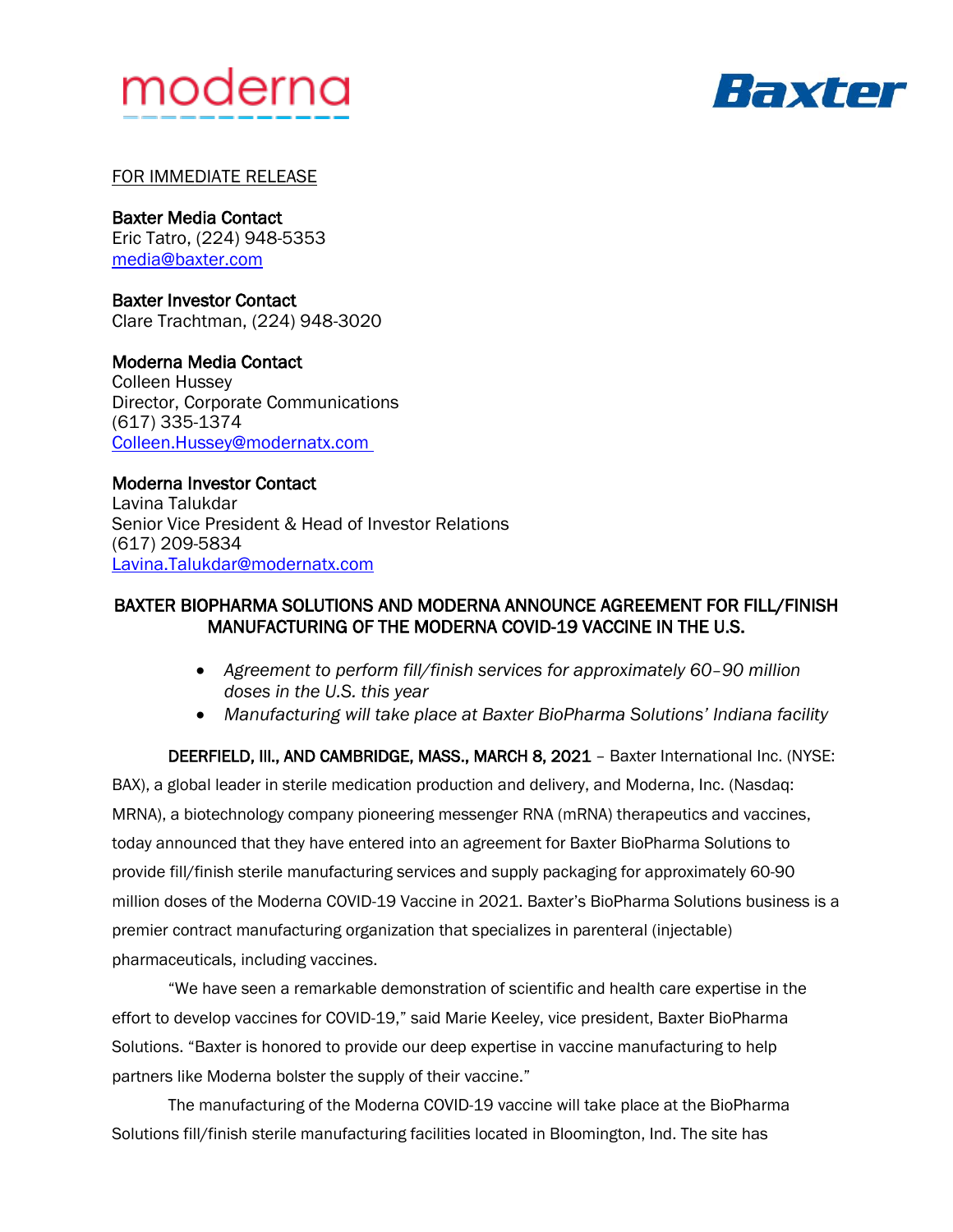# moderna



capabilities and expertise in parenteral delivery systems and clinical and commercial vaccine manufacturing, including preventive and seasonal vaccines for global markets. In addition, Bloomington offers a range of production and commercialization services, including clinical development, formulation, packaging and commercial launch capabilities. Baxter BioPharma Solutions has operated in Bloomington for approximately 20 years and employs more than 700 individuals on its 600,000 square foot campus.

"We welcome the opportunity to work with Baxter BioPharma Solutions on fill/finish manufacturing for the Moderna COVID-19 Vaccine in the U.S.," said Juan Andres, Moderna's Chief Technical Operations and Quality Officer. "This additional production will help us continue to scale up our manufacturing capacity in the United States."

Additional details of the agreement were not disclosed.

#### About Baxter's BioPharma Solutions Business

Baxter's BioPharma Solutions business supports leading pharmaceutical companies in meeting their commercialization objectives by providing scientific expertise, sterile manufacturing solutions, parenteral delivery systems and customized support services needed to meet the unique challenges that parenteral products face. For more information, please visit [www.baxterbiopharmasolutions.com.](http://www.baxterbiopharmasolutions.com/)

#### About Baxter

Every day, millions of patients and caregivers rely on Baxter's leading portfolio of critical care, nutrition, renal, hospital and surgical products. For more than 85 years, we've been operating at the critical intersection where innovations that save and sustain lives meet the healthcare providers that make it happen. With products, technologies and therapies available in more than 100 countries, Baxter's employees worldwide are now building upon the company's rich heritage of medical breakthroughs to advance the next generation of transformative healthcare innovations. To learn more, visit [www.baxter.com](http://www.baxter.com/) and follow us on [Twitter,](https://twitter.com/baxter_intl?ref_src=twsrc%5Egoogle%7Ctwcamp%5Eserp%7Ctwgr%5Eauthor) [LinkedIn](https://www.linkedin.com/company/baxter-healthcare/) and [Facebook.](https://www.facebook.com/BaxterInternationalInc/)

#### About Moderna

In 10 years since its inception, Moderna has transformed from a science research-stage company advancing programs in the promising-but-still-unproven field of messenger RNA (mRNA), to an enterprise with its first medicine having treated millions of people, a diverse clinical portfolio of vaccines and therapeutics across six modalities, a broad intellectual property portfolio in areas including mRNA and lipid nanoparticle formulation, and an integrated manufacturing plant that allows for both clinical and commercial production at scale and at unprecedented speed. Moderna maintains alliances with a broad range of domestic and overseas government and commercial collaborators, which has allowed for the pursuit of both groundbreaking science and rapid scaling of manufacturing. Most recently, Moderna's capabilities have come together to allow the authorized use of one of the earliest and most-effective vaccines against the COVID-19 pandemic.

Moderna's mRNA platform builds on continuous advances in basic and applied mRNA science, delivery technology and manufacturing, and has allowed the development of therapeutics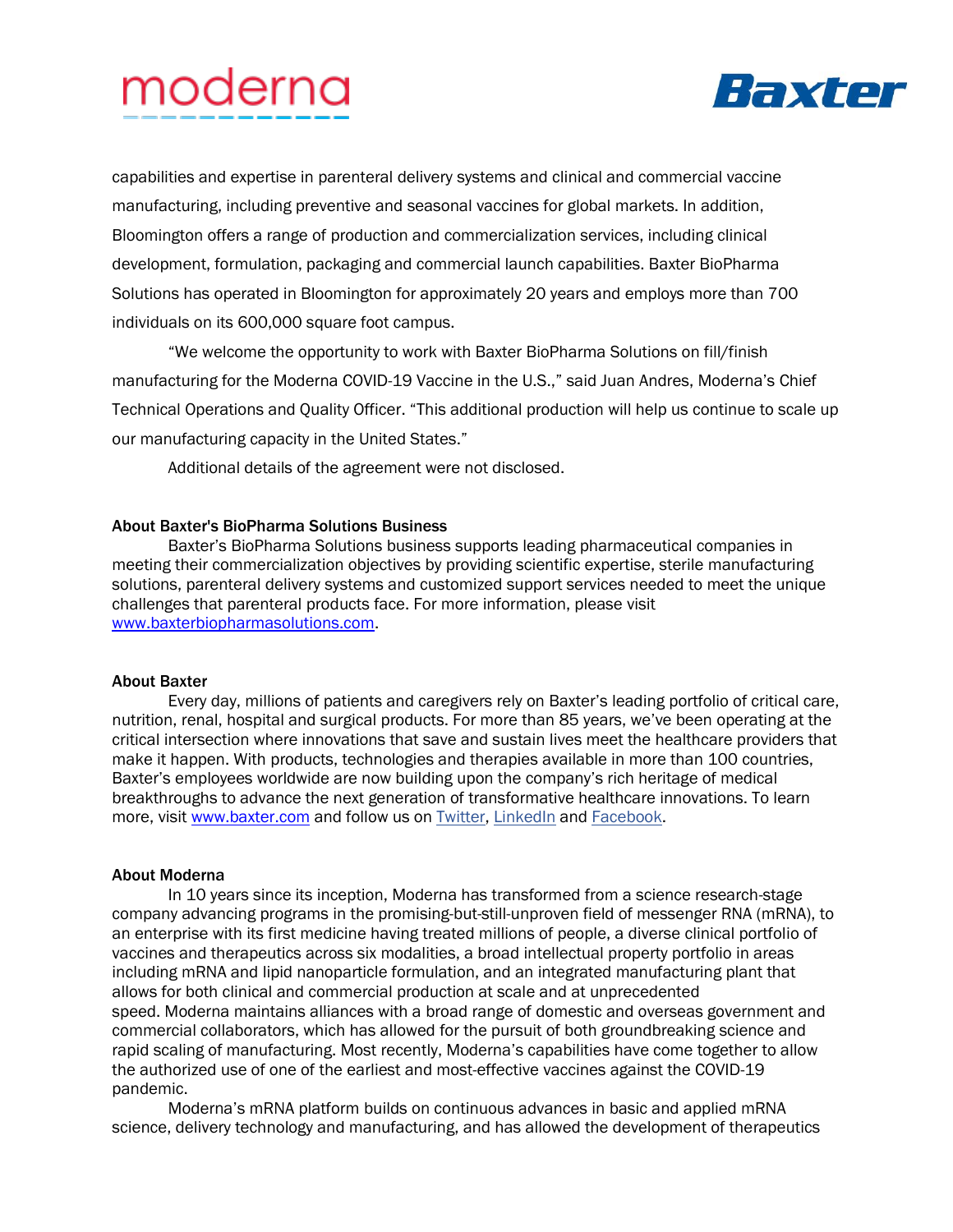## moderna



and vaccines for infectious diseases, immuno-oncology, rare diseases, cardiovascular diseases and auto-immune diseases. Today, 24 development programs are underway across these therapeutic areas, with 13 programs having entered the clinic. Moderna has been named a top biopharmaceutical employer by Science for the past six years. To learn more, visit [www.modernatx.com.](https://cts.businesswire.com/ct/CT?id=smartlink&url=http%3A%2F%2Fwww.modernatx.com&esheet=52360476&newsitemid=20210112005612&lan=en-US&anchor=www.modernatx.com&index=3&md5=06853caa4cf588d52c63e2aab38f5d00)

#### *Baxter Forward-Looking Statements*

*This release includes forward-looking statements regarding Baxter's production of the Moderna COVID-19 vaccine, including expectations with regard to the approval of the vaccine, its availability in the United States and the timing and volume thereof. The statements are based on assumptions about many important factors, including the following, which could cause actual results to differ materially from those in the forward-looking statements: satisfaction of regulatory and other requirements; actions of regulatory bodies and other governmental authorities; product quality, manufacturing or supply, or patient safety issues; inability to create additional production capacity in a timely manner or the occurrence of other manufacturing or supply difficulties (including as a result of a natural disaster, public health crises and epidemics/pandemics, regulatory actions or otherwise); changes in law and regulations; and other risks identified in Baxter's most recent filings on Forms 10-K and 10-Q and other SEC filings, all of which are available on Baxter's website. Baxter does not undertake to update its forward-looking statements.*

#### *Moderna Forward-Looking Statements*

*This press release contains forward-looking statements within the meaning of the Private Securities Litigation Reform Act of 1995, as amended, including regarding: Moderna's development of a vaccine against the novel coronavirus, and an arrangement pursuant to which Baxter will provide sterile manufacturing services for the Moderna COVID-19 Vaccine. In some cases, forward-looking statements can be identified by terminology such as "will," "may," "should," "could", "expects," "intends," "plans," "aims," "anticipates," "believes," "estimates," "predicts," "potential," "continue," or the negative of these terms or other comparable terminology, although not all forward-looking statements contain these words. The forward-looking statements in this press release are neither promises nor guarantees, and you should not place undue reliance on these forward-looking statements because they involve known and unknown risks, uncertainties, and other factors, many of which are beyond Moderna's control and which could cause actual results to differ materially from those expressed or implied by these forward-looking statements. These risks, uncertainties, and other factors include, among others: the fact that there has never been a commercial product utilizing mRNA technology approved for use; the fact that the rapid response technology in use by Moderna is still being developed and implemented; the safety, tolerability and efficacy profile of the Moderna COVID-19 Vaccine observed to date may change adversely in ongoing analyses of trial data or subsequent to commercialization; despite having ongoing interactions with the FDA or other regulatory agencies, the FDA or such other regulatory agencies may not agree with Moderna's regulatory approval strategies, components of our filings, such as clinical trial designs, conduct and methodologies, or the sufficiency of data submitted; Moderna may encounter delays in meeting manufacturing or supply timelines or disruptions in its distribution plans for the Moderna COVID-19 Vaccine; whether and when any biologics license applications and/or emergency use authorization applications may be filed and ultimately approved by regulatory authorities; potential adverse impacts due to the global COVID-19 pandemic such as delays in regulatory review, manufacturing and clinical trials, supply chain interruptions, adverse effects on healthcare systems and disruption of the global economy; and those other risks and uncertainties described under the heading "Risk Factors" in Moderna's most recent Quarterly Report on Form 10-Q filed with the U.S. Securities and Exchange Commission (SEC) and in subsequent filings made by Moderna with the SEC, which are available on the SEC's website at www.sec.gov. Except as required by law, Moderna disclaims any*